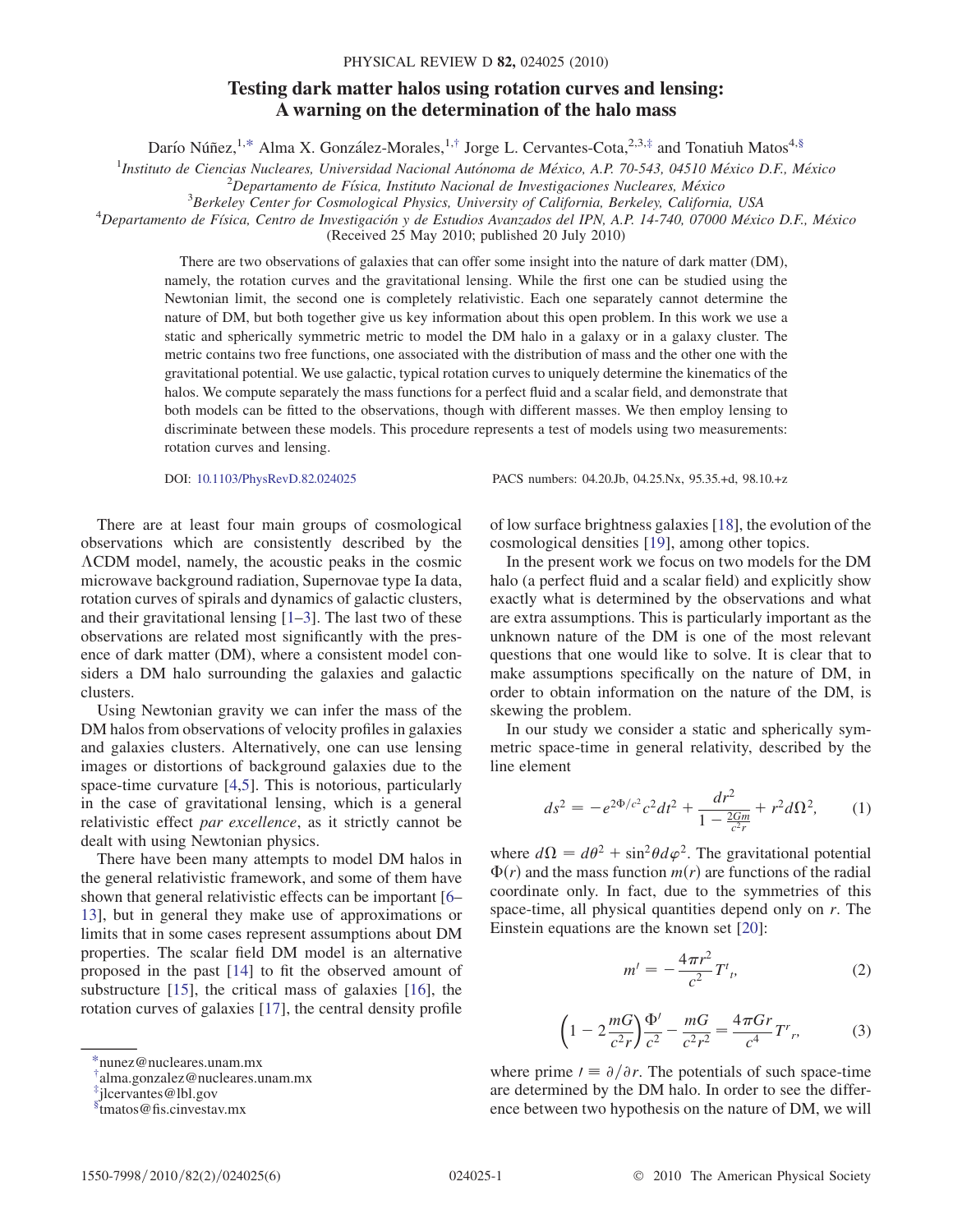consider two types of composition for halos: a perfect fluid and a scalar field.

The above equations are complemented by the conservation equation of the matter-energy generating the curvature of the space-time. But given the different nature of the fluids considered here, this equation is treated separately for each fluid.

In the case of the perfect fluid, the stress-energy tensor is given by  $T_{\mu\nu} = (\rho + p/c^2)u_{\mu}u_{\nu} + pg_{\mu\nu}$ , where the density is  $\rho = (1 + \epsilon)\rho_0$ , where  $\rho_0$  is the rest mass energy density and  $\epsilon$  the internal energy per unit mass,  $u^{\mu}$  is the comovil four velocity, normalized as  $u_{\mu}u^{\mu} = -c^2$ , and p is the pressure. The conservation equation,  $T^{\mu}{}_{\nu;\mu} = 0$ , implies the field equation

$$
(\rho c^2 + p)\frac{\Phi'}{c^2} + p' = 0,\t\t(4)
$$

<span id="page-1-3"></span><span id="page-1-0"></span>which can be rewritten as

$$
T^{r'}_{r} + (T_r^r - T_l^t) \frac{\Phi'}{c^2} = 0.
$$
 (5)

Now, for the scalar field the stress-energy tensor is given by

$$
T_{\mu\nu} = \phi_{,\mu}\phi_{,\nu} - \frac{1}{2}g_{\mu\nu}(g^{\alpha\beta}\phi_{,\alpha}\phi_{,\beta} + 2V(\phi)), \quad (6)
$$

<span id="page-1-4"></span>where  $\phi_{,\alpha} = \partial \phi / \partial x^{\alpha}$ ; and  $V(\phi)$  is the scalar potential. The components of the stress-energy tensor are

$$
T^{t}_{t} = -\frac{1}{2} \left( 1 - \frac{2Gm}{c^{2}r} \right) \phi^{2} - V(\phi),
$$
  
\n
$$
T^{r}_{r} = \frac{1}{2} \left( 1 - \frac{2Gm}{c^{2}r} \right) \phi^{2} - V(\phi),
$$
  
\n
$$
T^{\theta}_{\theta} = T^{\varphi}_{\varphi} = T^{t}_{t}.
$$
\n(7)

From the conservation equation for the scalar field,  $T^{\mu}{}_{\nu;\mu} = 0$ , one obtains a field equation, the Klein-Gordon equation,

$$
\phi'' + \left(\frac{\Phi'}{c^2} - \frac{\frac{m'G}{c^2r} + \frac{(3mG/c^2) - 2r}{r^2}}{1 - \frac{2mG}{c^2r}}\right)\phi' - \frac{\frac{\partial V}{\partial \phi}}{1 - \frac{2mG}{c^2r}} = 0, \quad (8)
$$

which can be written as

$$
T^{r'}_{r} + (T_r^r - T_l^t) \left(\frac{\Phi'}{c^2} + \frac{2}{r}\right) = 0,
$$
\n(9)

<span id="page-1-1"></span>and is remarkably similar to the field equation for the perfect fluid, Eq. ([5\)](#page-1-0). Given this similarity, it is convenient for our mathematical description to consider the single field equation for both types of matter

$$
T^{r'}_{r} + (T_r^r - T_t^t) \left(\frac{\Phi'}{c^2} + \frac{2a}{r}\right) = 0,
$$
 (10)

in which  $a = 0$  for the perfect fluid, and  $a = 1$  for the scalar field. Notice that if one considers a sort of perfect fluid given by  $T^{\mu}{}_{\nu} = \text{diag}(-\rho, p, p_i, p_i)$ ,  $p_i$  (some times called ''tangential'' pressure) denotes a term representing the ignorance we have on the features of the fluid. This pressure  $p_i$  is related to the other fluid variables as  $p_i =$  $(1 - a)p - a\rho c^2$ , [see Eq. ([10](#page-1-1))], where "a" takes, in principle, any value. There are works that have discussed this field equation considering  $a$  as a free parameter  $[11]$ [13](#page-5-5)]. For the purpose of the present work we will consider only the two extremal cases,  $a = 0$  and  $a = 1$ , but the discussion can be directly applied for these cases as well.

In this way, the system of equations which must be solved are, the Einstein equations, Eqs. ([2](#page-0-4)) and ([3\)](#page-0-5), and the field equation, Eq. [\(10\)](#page-1-1). In either case, there are four unknown functions,  $m$ ,  $\Phi$ ,  $p$  and  $\rho$ , for the case where the curvature of the space-time is due to the perfect fluid, or  $m$ ,  $\Phi$ ,  $\phi$  and  $V(\phi)$  when the curvature is caused by the scalar field. Thus, we have three equations for four unknown functions. In either case, we need only one extra data. It is important to underline this fact. Once the extra data is given, there is no room left for any other assumption; the rest of the functions are determined by the system of equations. If, for instance, we give an equation of state for the perfect fluid,  $p = p(\rho)$  or, in the case of the scalar field, an explicit form for the potential,  $V(\phi)$ , there is no freedom left to choose the form of the rest of the functions, they will be determined by the system of equations.

Following the line of work presented in [[8](#page-5-14)], we use observational results to close the system of equations. In the case of galactic halos, two main observations can serve to obtain the desired information: measurements of rotation curves in spirals and light deflection by lensing. In this work we choose the former to complement the above field equations and use the latter to discriminate between different halo type models.

Rotation curves: The motion of test particles in such space-time is determined by the geodesic equations and, for test particles in circular motion, there is a relationship between the gravitational potential,  $\Phi$ , and the tangential velocity of those particles,  $v_c$ :

$$
\frac{\Phi'}{c^2} = \frac{\beta^2}{r},\tag{11}
$$

<span id="page-1-2"></span>where we have defined  $\beta^2 = \frac{v_c^2}{c^2}$ . This tangential velocity is the one measured by observations of rotation curves in galaxies. Thus,  $v_c$  is an observable function, and by means of Eq. ([11](#page-1-2)), the gravitational potential can be determined. Thus, given this observable, there is no room left for an equation of state for the perfect fluid or for a given scalar field potential.

Moreover, as long as the magnitude of the observed velocities are small with respect to the speed of light, this justifies the validity of one of the weak field approximations  $\Phi/c^2 \ll 1$  that one usually assumes by taking the weak field limit. Here we want to emphasize that the approximations  $2Gm/c^2r \ll 1$  and especially  $p \ll \rho$ are, in general, extra hypothesis which strongly depend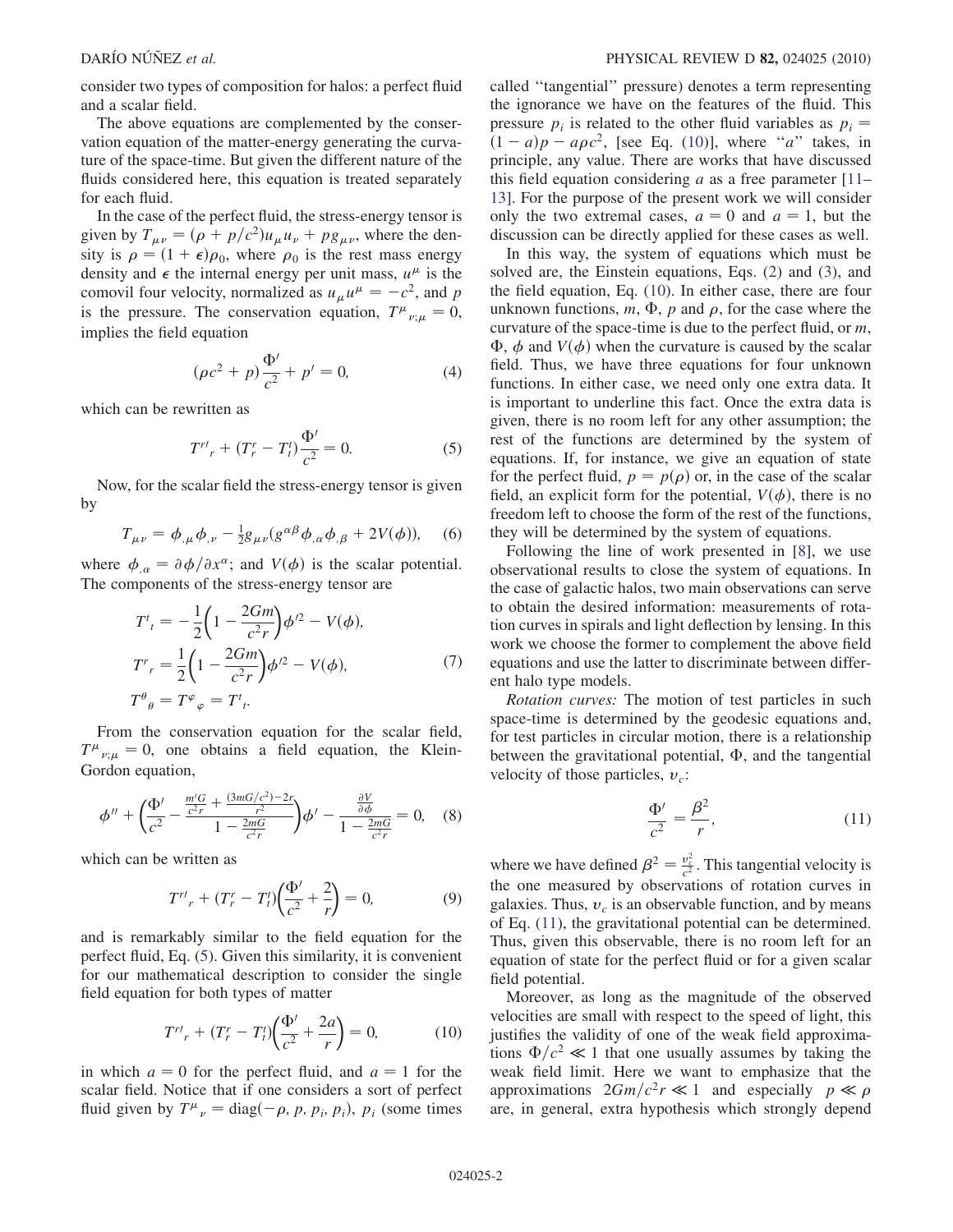## TESTING DARK MATTER HALOS USING ROTATION ... PHYSICAL REVIEW D 82, 024025 (2010)

upon the nature of the DM type. It is clear that if all these conditions are satisfied, then the above system of equations, Eqs. [\(2](#page-0-4))–([4\)](#page-1-3), reduces to the hydrodynamic set of equations for the case of the perfect fluid model. But, for example, in the case of the scalar field, there is no Newtonian limit, and one has to be careful with these approximations.

After substituting Eq. [\(11\)](#page-1-2) into the gravity equations, Eqs. [\(2](#page-0-4)) and ([3\)](#page-0-5), we obtain an equation (with no approximations) for the mass function as the only free function

$$
m' + P(r)m = Q(r), \qquad (12)
$$

with

$$
P(r) = \frac{2r\beta^{2l} - (1 + 2\beta^2)(3 - 2a - \beta^2)}{(1 - 2a + \beta^2)r},
$$
  
\n
$$
Q(r) = \frac{c^2}{G} \frac{r\beta^{2l} - \beta^2(2 - 2a - \beta^2)}{(1 - 2a + \beta^2)}.
$$
\n(13)

The functions  $P(r)$  and  $Q(r)$  depend on the type of fluid we are dealing with  $(a)$  and on the rotation curves profile.

<span id="page-2-1"></span>The mass function can be expressed in terms of the gravitational potential,  $\Phi$ , through the integral

$$
m = \frac{\int e^{\int^r P(r') dr'} Q(r) dr + C}{e^{\int^r P(r') dr'}},
$$
\n(14)

where the value of the integration constant,  $C$ , is set by the appropriate boundary conditions.

For the case of the perfect fluid, the density and pressure are directly computed from Eqs. ([2\)](#page-0-4) and [\(3](#page-0-5)), respectively.

<span id="page-2-0"></span>For the scalar field, using the expressions Eqs. ([7](#page-1-4)), we obtain that

$$
\phi'^2 = \frac{c^4}{4\pi G r^2} \left( \frac{\frac{Gm'}{c^2} - \frac{Gm}{c^2 r}}{1 - \frac{2Gm}{c^2 r}} + \beta^2 \right),\tag{15}
$$

$$
V(\phi(r)) = \frac{c^2}{8\pi r^3} [m(1+2\beta^2) + m'r] - \frac{c^4}{8\pi G} \left(\frac{\beta^2}{r^2}\right).
$$
\n(16)

Once the function  $\beta(r)$  is given, the scalar field and its potential are straightforwardly determined in terms of the radial coordinate. In order to obtain the form  $V(\phi)$ , one needs to invert the solution for the scalar field  $(r = r(\phi))$ , and to substitute it into Eq. ([16](#page-2-0)). As shown below, this procedure works at least for simple  $\beta$  functions.

In this way, we have shown that the mass function  $m$ , associated to a galactic halo by means of the rotation velocity strongly depends on the DM model that is being considered. The single observation of the rotation curve is not sufficient to determine the nature of DM and hence the mass associated with the halo. Moreover, we have shown that the relationship between the pressure and the density, or between the scalar field and the scalar potential is fixed, up to integration constants, once the rotation velocity is employed.

Lensing: The other observation concerns the gravitational lensing, that for the line element given by Eq. ([1\)](#page-0-6), the deflection of the light ray,  $\Delta \varphi$ , at the radius of maximal approach,  $r_m$ , is given by [\[21\]](#page-5-15),

<span id="page-2-2"></span>
$$
\Delta \varphi = -\int_{\infty}^{r_m} \frac{r_m dr}{r^2 \sqrt{(1 - \frac{2Gm}{rc^2}) \left[e^{-2(\Phi/c^2)} e^{2(\Phi(r_m)/c^2)} - \frac{r_m^2}{r^2}\right]}}.
$$
\n(17)

Since the gravitational potentials and the fluid variables are already determined by the rotation curves of spirals, deflection angle measurements can serve to discriminate between models. Here we deal with two examples, perfect fluid and scalar field DM models. Yet, observations of spirals that lenses light are not very common; however, the first examples of them have recently appeared [\[22\]](#page-5-16). We remark that from the expression of the deflection angle, it is a large step to infer the mass of the DM halo based solely on the observation of the deflection angle. A supposition has to be made on the relation between the gravitational potential,  $\Phi$ , and the mass function, m [\[21\]](#page-5-15). Such supposition, as we have shown, not only strongly depends on the type of matter, but also on the specific characteristics of the type of matter considered.

In the next section we present some examples of known rotation curve profiles to give a quantitative description to these conclusions.

Examples: The idea in this section is to stress the conclusions that we are presenting by means of considering a typical observation of rotation velocities in spirals and to directly determine the gravitational mass in each case, when the DM is a perfect fluid (dust) and when it is a scalar field.

In practice we can consider a velocity distribution, as a phenomenological model, for instance the velocity profile coming from N-body simulations given by Navarro-Frenk-White (NFW) [[23](#page-5-17),[24](#page-5-18)] or a Burkert profile [\[25\]](#page-5-19) given by the phenomenological of rotation curves [[26](#page-5-20)], to determine the mass of each type of fluid. We will show that the gravitational mass inferred by the same velocity profile is strikingly different for the perfect fluid and scalar field cases.

Constant velocity profile: We will consider the simplest case of constant rotation curves as our first example. Although there are some examples of galaxies that present a constant velocity profile, for a few disk length scales [[27\]](#page-5-21), this is not a typical behavior, being that our own Galaxy is a good counter example [\[28\]](#page-5-22) and, in fact, there is an important rotation curve phenomenology described by the universal rotation curve [[26](#page-5-20),[29](#page-5-23)]. However, the constant velocity profile offers us the mathematical simplicity to obtain straightforward analytical results and to show the main point of our work.

For the gravitational potential, from Eq. ([11](#page-1-2)), when the velocity function is a constant,  $\beta_0$ , we get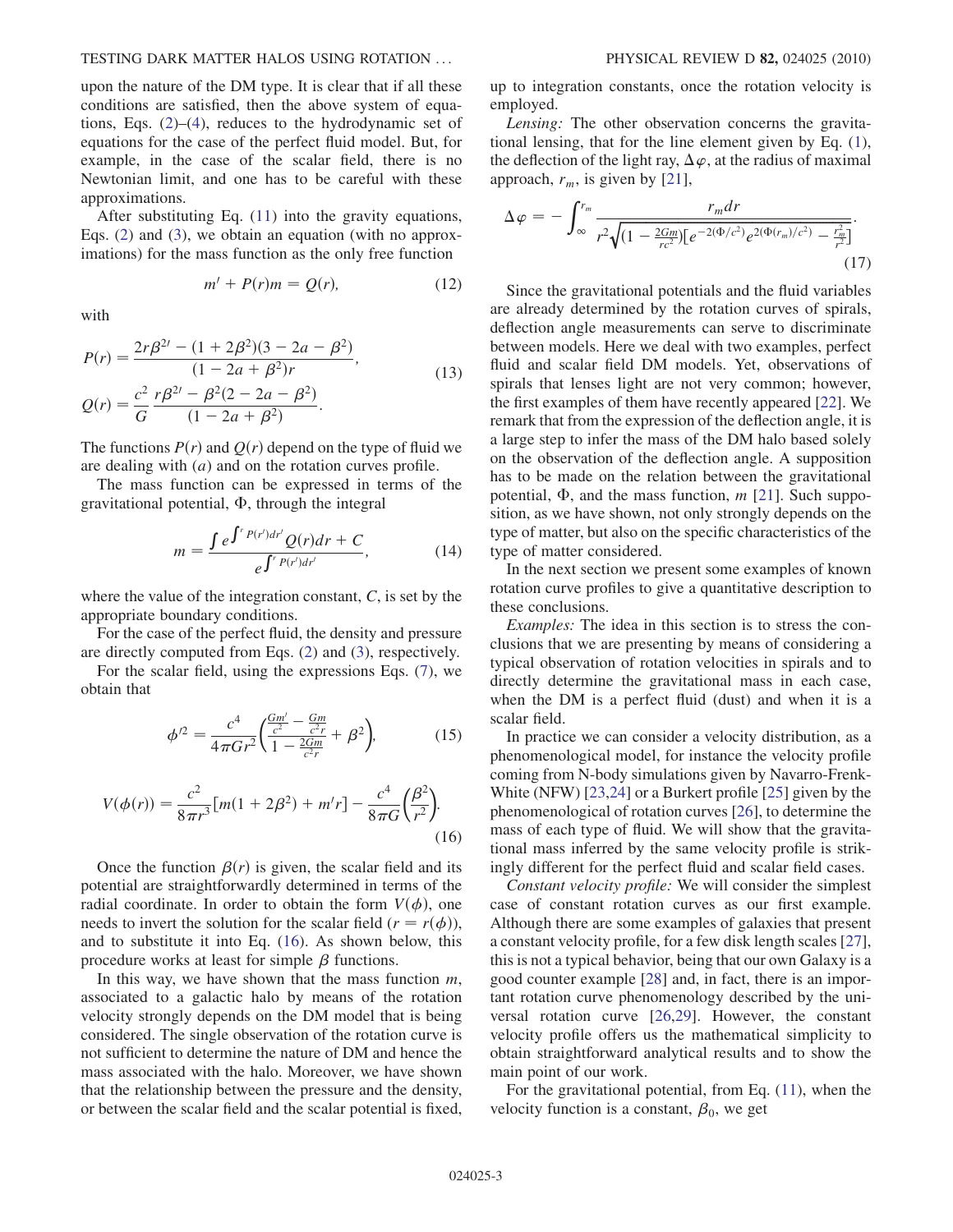$$
\Phi = c^2 \ln \left( \frac{r}{r_0} \right)^{\beta_0^2}.
$$
\n(18)

<span id="page-3-0"></span>The mass function can be analytically obtained for any value of the parameter  $a$  as

$$
m_{\beta_0} = \frac{c^2}{G} \left( \frac{\beta_0^2 (2(1-a) - \beta_0^2)}{2(1 + 2(1-a)\beta_0^2 - \beta_0^4)} r + Cr^{(1+2\beta_0^2)(3-2a-\beta_0^2)/(1-2a+\beta_0^2)} \right),
$$
(19)

where C is the integration constant of Eq.  $(14)$  $(14)$  $(14)$ . For the case of DM described by a perfect fluid,  $a = 0$ , we fix this constant to zero in order to avoid changes in the signature of the line element, Eq. [\(1\)](#page-0-6). Thus, the mass function, and the corresponding pressure and density in the case of the perfect fluid are given by

$$
m_{pf} = \frac{c^2}{2G} \frac{\beta_0^2 (2 - \beta_0^2)}{1 + 2\beta_0^2 - \beta_0^4} r,
$$
 (20)

$$
\rho = \frac{c^2}{4\pi G} \frac{\beta_0^2 (2 - \beta_0^2)}{r^2 (1 + 2\beta_0^2 - \beta_0^4)},\tag{21}
$$

$$
p = \frac{c^4}{8\pi G} \frac{\beta_0^4}{r^2 (1 + 2\beta_0^2 - \beta_0^4)},
$$
(22)

$$
\frac{p}{\rho} = \frac{\beta_0^2 c^2}{2(2 - \beta_0^2)} = \text{const.}
$$
 (23)

We can see in the limit of very small velocities,  $\beta_0 \ll 1$ , we recover the Newtonian limit, and pressure is negligible with respect to the density as we mentioned above; however, it is not zero and, actually, we obtain a barotropic equation of state,  $p = w_0 \rho$ .

On the other hand, considering the DM halo due to a scalar field, the mass function is obtained from Eq. [\(19\)](#page-3-0), with  $a = 1$ . In this case, the mass function has a very peculiar behavior. The first term is small, proportional to  $\beta_0^4$ , but negative. The second term, proportional to the constant C, goes as  $r^{-(1+2\beta_0^2)}$ ; thus, by choosing a positive value for the constant  $C$ , one can have a positive mass function for a large region, but this function will present a divergence at the origin. Of course this result was expected, as the space-time metric is static. In order to avoid this problem, we had to take nonstatic space-times, like the oscillations [[16](#page-5-8)], but this is beyond the scope of this work. It can be shown, however, that this divergence is covered by an apparent horizon. Some features of this case of scalar field with a nonzero constant  $C$  in the mass function, have been discussed in [\[11\]](#page-5-13). For the purpose of this work, we only notice that the geometric functions and those of the scalar field, have a nonintuitive behavior, but are consistent with the rotational curve. Explicitly, for the case of  $C = 0$ , the mass function is

$$
m_{sf} = -\frac{c^2}{2G} \frac{\beta_0^4}{1 - \beta_0^4} r,\tag{24}
$$

and, with the geometric functions determined, the scalar field and scalar potential are completely fixed, given by

$$
\phi = \pm \sqrt{\frac{c^4}{4\pi G}} \beta_0 \ln \left( \frac{r}{r_0} \right),\tag{25}
$$

$$
V(r) = -\frac{c^4}{8\pi G} \frac{\beta_0^2}{r^2 (1 - \beta_0^2)},
$$
 (26)

$$
V(\phi) = -\frac{c^4}{8\pi G} \frac{2\beta_0^2}{(1 - \beta_0^2)r_0^2} e^{\mp 2\sqrt{(4\pi G/c^4)}(\phi/\beta_0)},
$$
 (27)

where the expression for the scalar field,  $\phi(r)$ , was inverted to obtain  $r(\phi)$ , and then express the scalar potential in terms of  $\phi$ , as explained previously. The "effective" mass" of the scalar field,  $m_{\text{eff}} \sim \frac{2}{\sqrt{1-\beta_0^2 r_0}}$ , depends inversely on the characteristic distance of the halo. This distance is of the order of kilo parsecs, and  $\beta_0 \sim 10^{-3}$ ; thus, it will turn into a typical mass for scalar field in a galaxy, that corresponds a very light boson mass  $\sim$ 10<sup>-23</sup> eV/ $c^2$ . This result is in agreement with the one obtained in previous works, see for example [[15](#page-5-7)].

Going back to our previous discussion, notice how remarkably different are the mass expressions derived from each type of fluid, being both consistent with the observed rotation velocities. This is the simplest case in which we can show how the single observation of the rotation velocities in halos determines the features of the perfect fluid model or the scalar field.

Although the mass associated to the scalar field results negative, and this can be taken as a no-go result for static scalar field halos [\[30\]](#page-5-24), rotation curves of spirals are not exactly flat (see discussion in [[26](#page-5-20),[29](#page-5-23)]) and, in addition, we have to be cautious with the supposition of a static metric which is very restrictive for the scalar field. Thus, the above result should not be taken as definitive; at most, it should be taken as a remark that a static DM halo is not well described by a static scalar field. A negative mass, or positive gravitational potential, has been known for a long time [[31](#page-5-25)] from the fits to rotation curves using modifications of Newtonian gravity in which a scalar field induces a Yukawa-type force. At the end, demanding a constant velocity profile all the way in the radial direction implies an effective repulsive force to be acting on test particles in the galaxy.

In any case, it emphasizes our point, which is to show how strongly the determination of the mass of the DM depends on the type of matter considered.

The deflection angle for the case of constant rotation velocity, considering the perfect fluid and the scalar field with the constant  $C = 0$ , implies the following expressions: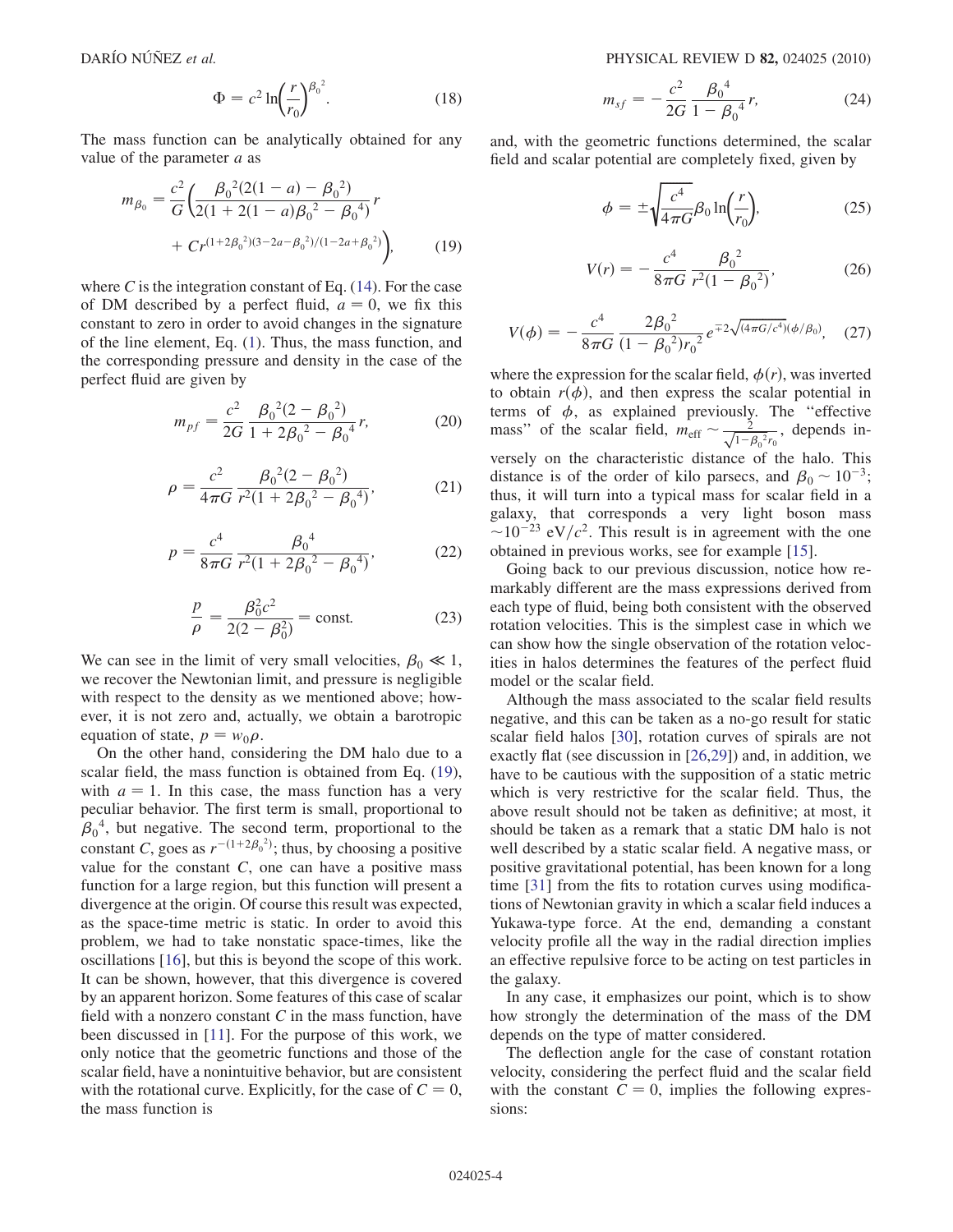$$
\Delta \varphi = \int_0^1 \frac{dx}{\sqrt{A_{\text{type}}(x^2 \beta_0^2 - x^2)}},\tag{28}
$$

$$
A_{pf} = \frac{1}{1 - \beta_0^2 (\beta_0^2 - 2)},
$$
\n(29)

$$
A_{sf} = \frac{1}{1 - \beta_0^4},\tag{30}
$$

where we have defined  $x = \frac{r_m}{r}$ . Since in any case the deflection angle is a constant, i.e. it does not depend of the maximal approach radio  $r_m$ , it can be evaluated for a typical value of the velocity. For comparison we take the value  $\beta_0 = 1/1200$ , that corresponds to a velocity of  $v_c$  =  $250 \text{ km/s}$ . Evaluating the deflection angle, we get

$$
\alpha_{pf} = 0.899547, \tag{31}
$$

$$
\alpha_{sf} = 0.449\,546,\tag{32}
$$

for both cases the deflection angle is given in arc second units. We can see that there is a difference of almost a half arc second between them, and the simultaneous observation of the rotation velocity and the deflection of light produced by the galactic halo, can teach us about the true nature of the DM.

We notice that the deflection angle for the scalar field with a nonzero value of the constant  $C$  in the mass function takes very large values, a fact which certainly allows us to discard this option as a model for the DM halo, independently of any interpretations of the mass function.

Now we study an example that is less striking though.

NFW velocity profile: Independently from its origin, the NFW profile [[23](#page-5-17)[,24](#page-5-18)] is considered per se as a viable fitting model to describe galactic kinematics. This profile has been subject to geometrical studies elsewhere [\[32,](#page-5-26)[33\]](#page-5-27). In this example, we assume this profile as a valid phenomenological galactic profile for the galactic data. We obtain the usual expression for the mass derived within this description, and compare it with the same form of the rotation velocity, but considering that it is due to a DM halo composed of a scalar field.

<span id="page-4-1"></span>The velocity profile in the NFW model [\[23,](#page-5-17)[24\]](#page-5-18) is given by

$$
v_T^2 = \frac{\sigma_0^2 r_0}{r} \left( -\frac{r/r_0}{1 + r/r_0} + \ln[1 + r/r_0] \right),\tag{33}
$$

where  $\sigma_0 = 4\pi G \rho_0 r_0^2$  is a characteristic velocity of stars in the halo, given in terms of a characteristic density, and  $r_0$ is a scale radius. Given this velocity profile, we have to solve Eq. ([14](#page-2-1)) with  $a = 0$  for the perfect fluid and with  $a =$ 1 for the scalar field. In neither case is there an analytical solution, thus we have integrated the equations numerically. We do not want to treat specific galaxies here but want to emphasize the differences between the galaxy models. Therefore, we set  $\sigma_0$  and  $r_0$  to some typical values. In our plots we assume geometric units  $(G = c = 1)$ , and



<span id="page-4-0"></span>FIG. 1. Comparison of the masses using the rotation velocity profile from the NFW model with a perfect fluid (upper curve) and scalar field (lower curve).

therefore the characteristic velocity takes values,  $0 < \sigma_0 <$ 1, and the mass is less than the unity. For definiteness, we assume  $\sigma_0 = 0.001$  and  $r_0 = 1$ . In Fig. [1,](#page-4-0) we plot both halo masses (perfect fluid and scalar field). Disregarding the behavior near the origin, as long as we are considering the outside region, as mentioned above, we see that the mass associated to the halo in each case is different. We now consider lensing. By integrating Eq. ([11](#page-1-2)) for the given rotation velocity, Eq. [\(33\)](#page-4-1), we obtain the following expression for the gravitational potential:

$$
\Phi = -\sigma_0 r_0 \frac{\ln(1 + \frac{r}{r_0})}{r}.\tag{34}
$$

We substitute this expression, together with the corresponding numerical solution one for the mass in each case, in the equation for the deflection angle, Eq. ([17\)](#page-2-2), and perform the integration varying the value of the radius of maximal approach,  $r_m$ . The results are plotted in Fig. [2.](#page-4-2)

<span id="page-4-2"></span>

FIG. 2. Deflection angle generated by the gravitational lensing of a NFW rotation profile with a perfect fluid (upper curve) and scalar field (lower curve).